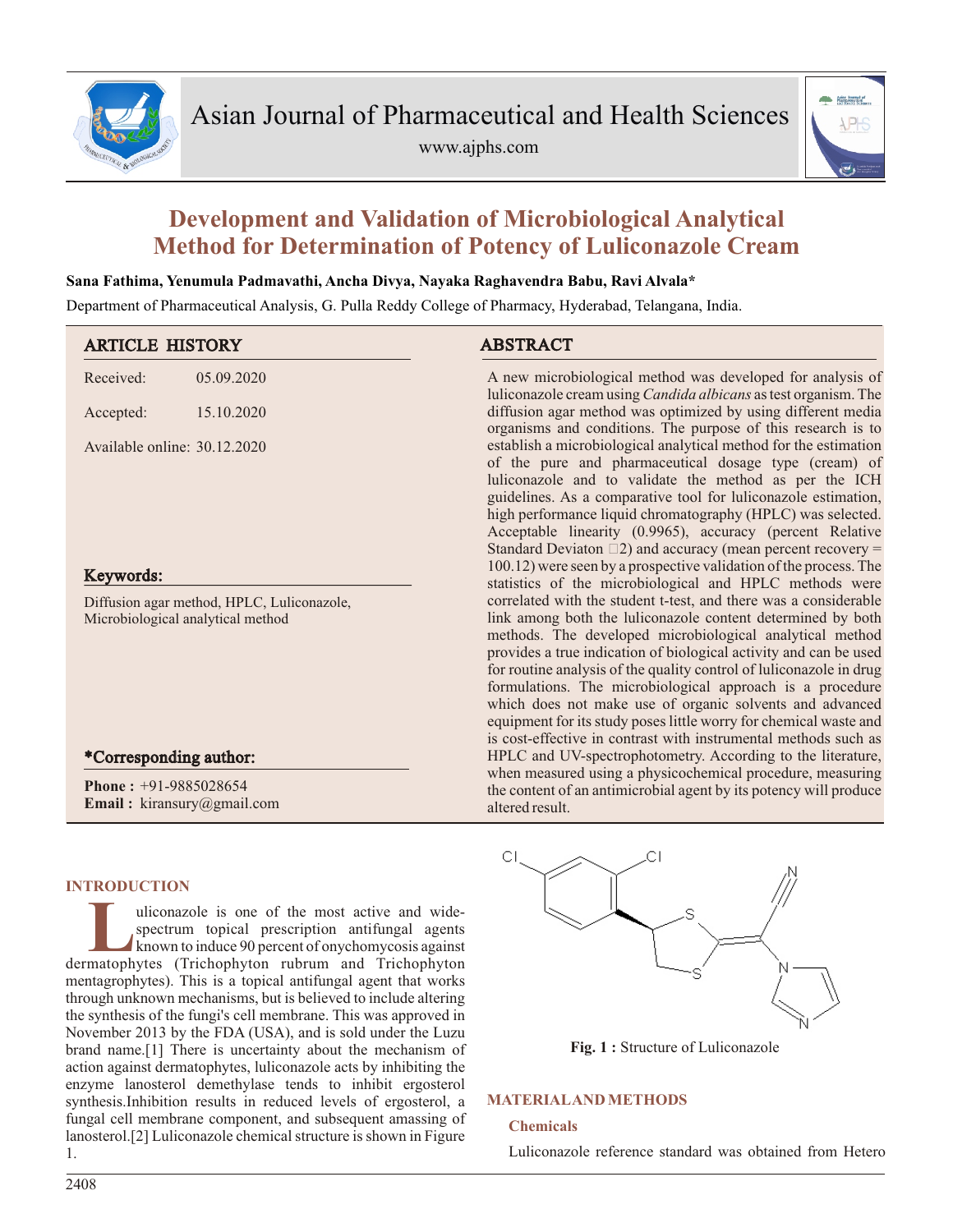labs (Hyderabad, India), luliconazole cream (1%) was obtained from local market with brand name Lulifin, methanol of AR grade from RCP (India), dibasic potassium phosphate and sodium hydroxide of AR grade from SDFCL (Thane, India), monobasic potassium phosphate of AR grade from RANKEM (India), hydrochloric acid of AR grade from FCL (India), distilled water of HPLC grade from SDFCL(Thane, India), acetonitrile of HPLC grade from RANKEM (India). Sabouraud dextrose agar medium, Malt extract glucose yeast extract peptone medium (MGYP), potato dextrose agar medium were obtained from HIMEDIA (India)

# **Preparation of buffer solution**

2g of dibasic potassium phosphate and 8g of monobasic potassium phosphate were weighed accurately, transferred to 1000ml volumetric flask, volume was made up to mark with water. The pHof the prepared buffer solution was adjusted with 0.1N NaOH or 0.1N HCl to 6.0±0.05 using a pHmeter.

# **Preparation of Luliconazole standard solutions**

10 mg luliconazole was weighed diluted with methanol to attain a solution of concentration 1000µg/ml. Aliquots of 0.1, 0.2, 0.4, 0.8 and 1.6ml of this solution were transferred to 10ml volumetric flasks and diluted with buffer to obtain concentrations of 10, 20, 40, 80, and 160µg/ml, named as S1, S2, R, S4 and S5 respectively.

#### **Preparation of Luliconazole sample solution**

The cream (Lulifin) 1g was weighed and diluted with methanol, sonicated for 5min and the volume was made up to the mark with methanol to obtain a solution with a concentration of 10000µg/ml. 1ml was taken from the above solution in a 50ml volumetric flask and a volume of 200μg/mL was developed up to the mark to obtain a solution. Aliquots of 0.5, 1, 2ml of this solution were transferred to 10ml volumetric flask and diluted with buffer to obtain concentrations of 10, 20, 40µg/ml named as T1, T2, and T3 respectively.

#### **Preparation of Sabouraud dextrose agarmedium**

40grams of dextrose, 10g of peptone, and 20g of agar were weighed and transferred to a 1000ml volumetric flask, and volume was made up to 1000ml with distilled water. The medium was dissolved by boiling. Sterilization was done at 15lbs pressure 121°C for 15minutes by autoclaving technique.

# **Preparation of inoculum**

The strain of *Candida albicans* was cultivated, inoculated in Malt Extract Glucose Yeast Extract Peptone medium (MGYP), and incubated for 48hrs at  $30^{\circ}$ C $\pm 2^{\circ}$ C.

# **Development of Microbiological assay (Diffusion method)**

25ml of sabouraud medium was taken and added to petri plate, allowed to solidify at room temperature for 10 to 15 minutes. Wells with a diameter of 5mm were bored after solidification at six points on each plate. The bores were filled with 50µl standard solution and were incubated at  $30^{\circ} \pm 2^{\circ}$ C for 24h. After the incubation period, the Petri dishes were observed and the diameters of the inhibition zone of microorganism's growth were measured using an antibiotic growth scale. The potency of luliconazole cream was determined by Hewitt equation. The assay was performed and analyzed statistically by the linear parallel model and using regression analysis of variance.

## **Method Validation**

According to ICH (International Council for Harmonization) Q2 R(1) guidelines, the microbiological technique was validated by analysis of linearity, precision and accuracy.

#### **Linearity**

It was performed within the specified range as per guidelines. Replicates of the drug substance and the drug product were assessed to evaluate the linearity of the methods. For microbiological assay, the calibration curves were obtained with 5 replicates of each standard solution and sample solution, i.e. at 10, 20, 40, 80, 160µg/ml.

#### **Precision**

The repeatability was performed by with six replicates of luliconazole solutions, at 100% test concentration (40µg/ml). In the same way, inter-day precision was assessed on three different days at three concentrations of 32, 40 and 48μg/ml respectively. Luliconazole concentration was calculated in the cream samples and the relative standard deviation (RSD) was measured.

#### **Accuracy**

It was performed by adding known amount of voriconazole reference standard (40µg/ml) to a sample solutions (32, 40 and 48µg/ml) at the commencement of the analysis, equivalent to 80, 100 and 120% of the test concentration. Solutions were prepared in triplicates at each stage and added to the plate assay and the microorganism growth inhibition zone (mm) diameters were calculated using the antibiotic growth scale. The results of the bioassay were compared to the HPLC system.

# **Chromatographic analysis**

The analysis of voriconazole tablet was performed on a Schimadzu 20AT binary gradient system with UV detector and LC solutions software. The HPLC analysis was done in gradient mode using the mobile phase comprised of water and acetonitrile (60:40v/v).The chromatographic separation was done using Enable C18 analytical column ( $250 \times 4.6$  mm;  $5 \mu$ m) at a flow rate of 1.2ml/min. The volume of the injection is 20µl. The peak areas were defined as analytical signs, with detection at 296nm.The peak areas were identified at 296nm.18 According to the guidelines of the International Conference on Harmonization (ICH) Q2 R(1), this method was optimised and validated.

#### **Comparison of Methods**

The results of the analysis obtained in this study using the microbiological method and the chromatographic method were statistically compared using the student t-test, with a significance level of 5% using MS Excel.

# **RESULTS**

The experimental conditions were standardized to get reproducible results. Incubation temperature  $(30^{\circ}C)$  and period (24h) were optimised. A large number of strains of *Candida* and *Aspergillus* were used as test organisms for screening antifungal activity. In this study *Candida albicans* NCIM3471 (National Collection of Industrial Microorganisms) was used and found to be adequate for luliconazole activity testing.

An experimental design was developed for determination of luliconazole in cream by agar diffusion method. A strain of *Candida albicans* NCIM3471 was selected as test microorganism for quantitation of luliconazole under appropriate conditions. The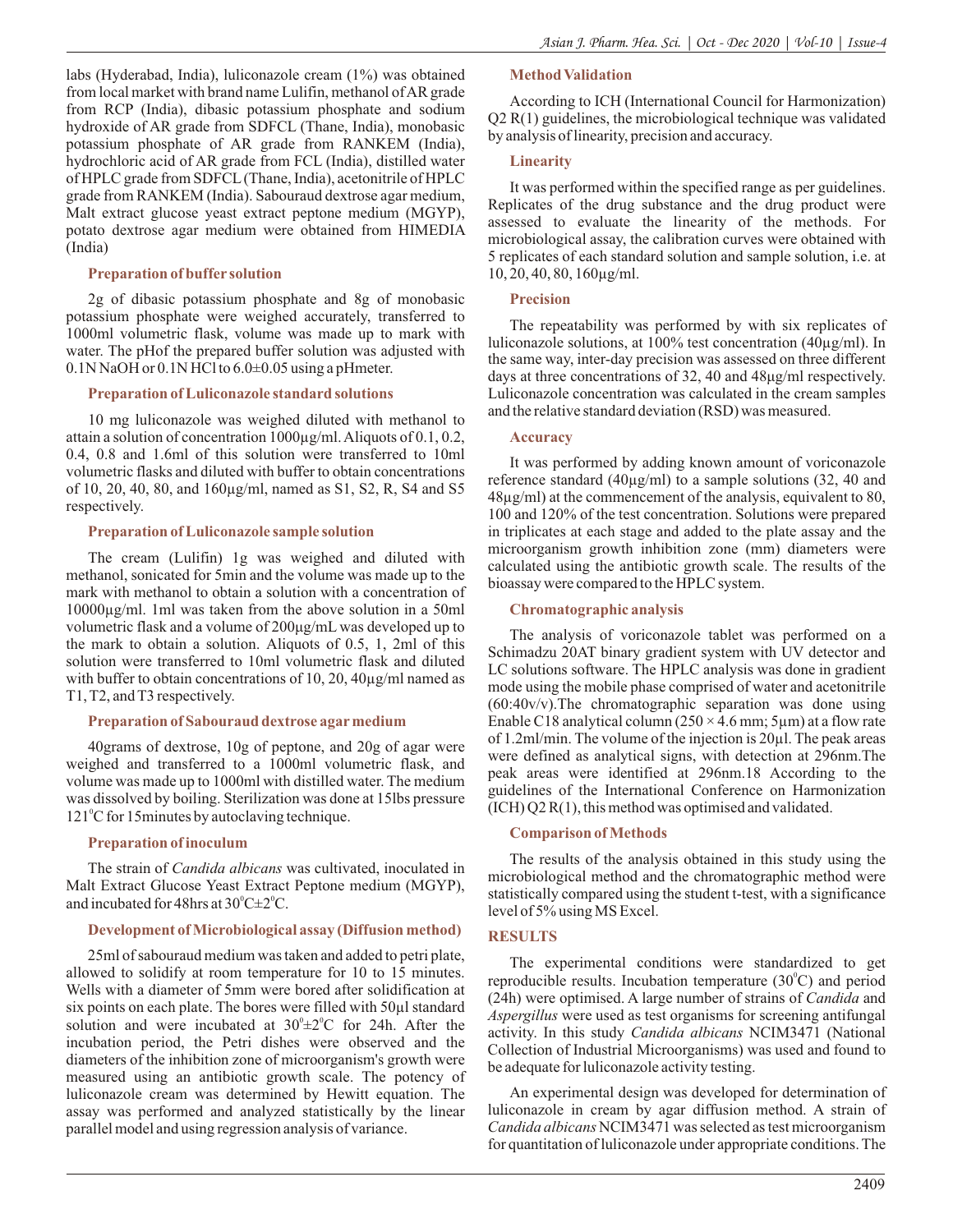| S. no          | Concentration                  | <i>*Zone of inhibition (Drug</i> | *Zone of inhibition |
|----------------|--------------------------------|----------------------------------|---------------------|
|                | $(\mu g/ml)$                   | Substance) mm                    | (Drug Product) mm   |
|                | 10                             | 21.667                           | 22                  |
| $\overline{2}$ | 20                             | 23                               | 24                  |
| 3              | 40                             | 25                               | 25.333              |
| $\overline{4}$ | 80                             | 26.333                           | 27                  |
| 5              | 160                            | 28                               | 28.667              |
|                | <b>Slope</b>                   | 5.4266                           | 5.3153              |
|                | <b>Correlation coefficient</b> | 0.9971                           | 0.9965              |

Table 2 : Overview of the linearity data obtained forluliconazole

\*Average of three determinations



**Fig. 2 :** Comparison of linearity graphs for Luliconazole



**Fig. 3 :** Linearity for drug substance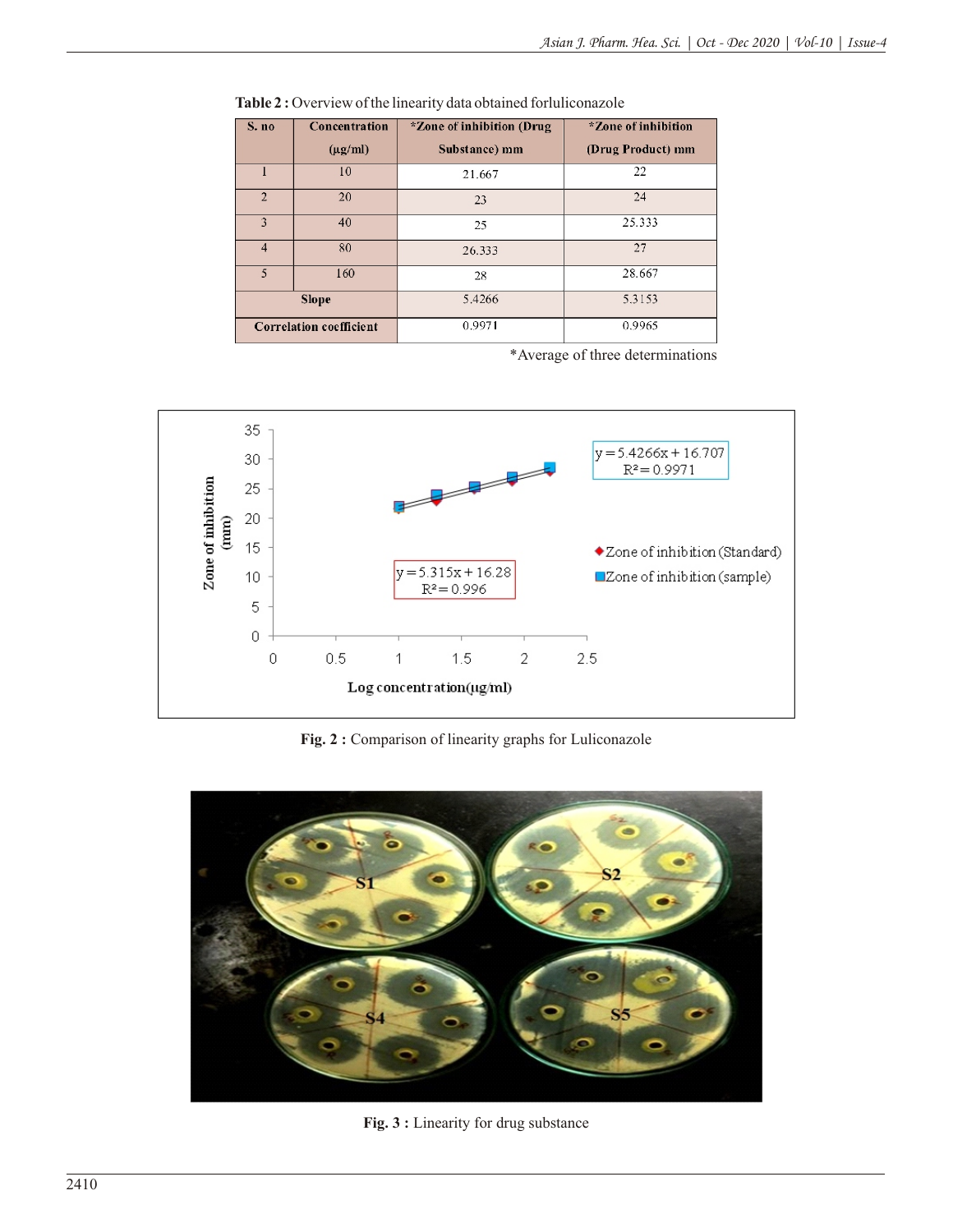antibiotic potency can be determined by comparing the growth inhibition of the microorganisms produced by the determined concentrations of antibiotics to be tested and the reference standard. In a laminar air flow cabinet, both tests were performed and the test specimen was disinfected and destroyed. The analytical curve was developed from an average of three curves collected over three different days. The knowledge derived from the analytical curve was assessed by the least squares, and to check linearity and parallelism, the variance analysis (ANOVA) was used. The linearity data for luliconazole drug substance and product values were listed in Table No. 1 and calibration curve with image was given in Figure 2 and Figure 3.

The calibration curve was developed by plotting log concentration versus zone of inhibition and showed good linearity between 10-160µg/ml. The linearity and parallelism of the two curves found in the results obtained did not deviate.

The repeatability and interday method precision was seen as a percentage of RSD that was less than 2%. This verified the method's capacity to generate reproducible results with the same sample, with low variability in the response in separate assays.

At 80, 100 and 120% of the range, the precision of the method was assessed, which showed a mean accuracy of 100.12 percent. This indicates the system's ability to accurately determine the concentration of luliconazole and reveals that the effects of the bioassay were close to the true sample concentration. The experimental values obtained for the determination of luliconazole in samples are presented in Table No. 2 and the findings are shown in Figure 4.

The voriconazole calibration curve was obtained by plotting the drug concentration against absorbance using HPLC method. The curve was linear in the concentration range of 2.4-5.6µg/ml, with regression coefficient of 0.9945 and a linear regression equation of  $y = 20062x + 22293$  shown in Figure 5. The accuracy of the assay was calculated and listed in Table 3, the mean recovery was found to be 100.61%.

The data of microbiological method and HPLC method were statistically compared by student t-test at a significance level of 5% (Table 4 and Figure 6). This showed a difference between two methods which is consider to be statistically significant at a level of 5%, indicating rejection of null hypothesis.

**Table 2 :** Recovery of luliconazole for accuracy evaluation by Microbiological method

| Concentration<br>$(\mu g/ml)$ | Conc. of standard<br>added $(\mu g/ml)$ | Conc. of standard<br>found $(\mu g/ml)$ | % Recovered |
|-------------------------------|-----------------------------------------|-----------------------------------------|-------------|
| 32                            | 40                                      | 71.70                                   | 99.58       |
| 40                            | 40                                      | 79.68                                   | 99.60       |
| 48                            | 40                                      | 89.04                                   | 101.18      |

\*Average of three determinations



**Fig. 3 :** Accuracy image for 80, 100, and 120%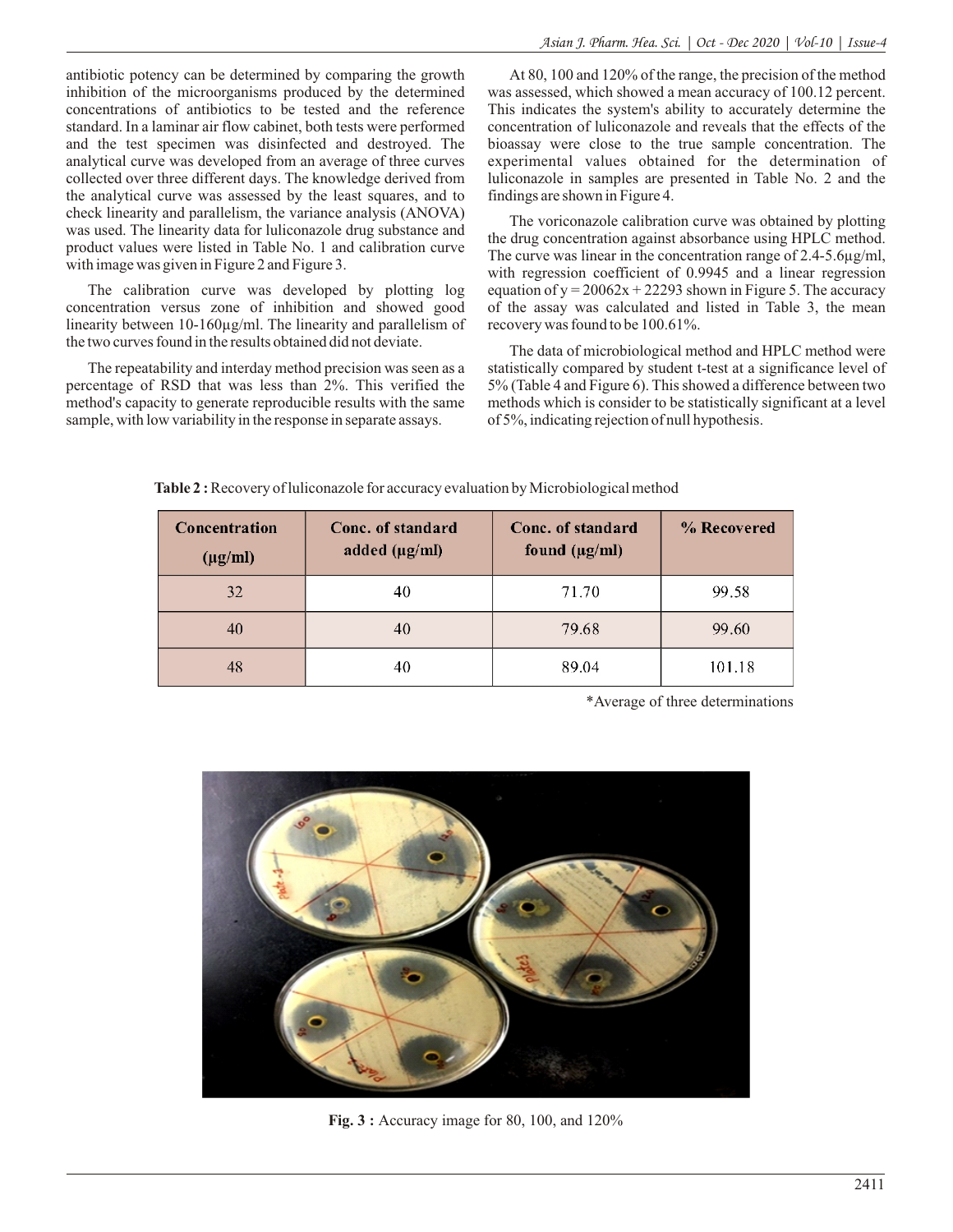

**Fig. 5 :** Linearity of Luliconazole by HPLC

| Table 3: Comparison of both the methods |  |
|-----------------------------------------|--|
|                                         |  |

| Concentration<br>$(\mu g/ml)$ | Conc. of standard<br>added $(\mu g/m)$ | Conc. of standard<br>found $(\mu g/ml)$ | % Recovered |
|-------------------------------|----------------------------------------|-----------------------------------------|-------------|
| 3.2                           | 4.0                                    | 7.19                                    | 99.89       |
| 4.0                           | 4.0                                    | 8.12                                    | 101.53      |
| 4.8                           | 4.0                                    | 8.84                                    | 100.41      |

**Table 4 :** Luliconazole contents in cream samples obtained by bioassay and HPLC methods

| S. no | Luliconazole content % |             |
|-------|------------------------|-------------|
|       | Microbiological method | <b>HPLC</b> |
|       | 98.731                 | 97.964      |
|       | 98.569                 | 97.536      |
|       | 98.432                 | 97.826      |



Fig. 6 : Comparison of both the methods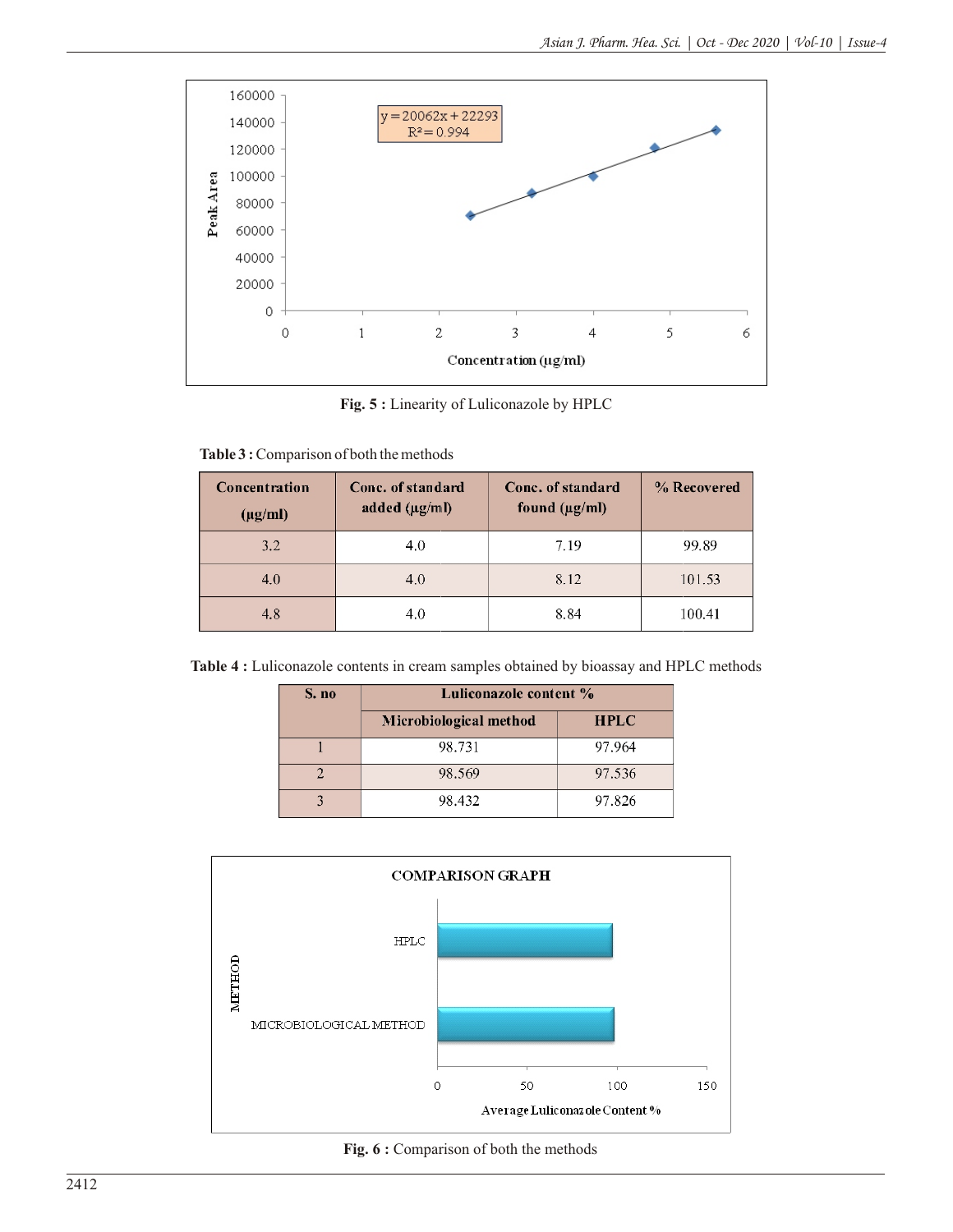## **DISCUSSION**

Luliconazole is an antifungal categorized as azole. The cupplate and the turbidimetry are two most popular microbiological methods. The cylinder-plate method (Method A) relies primarily on the diffusion from the vertical cylinder of the antibiotic, the growth of the introduced micro-organism is entirely prevented in the area around the cylinder containing the antibiotic solution. The turbidimetric method (Method B) is based on the inhibition of microorganisms culture growth in a uniform antibiotic solution in a fluid medium that favours fast growth in the lack of the antibiotic.[3,4]

The literature review reveals that several UV (Ultraviolet) spectrophotometric [5-8], HPLC [9-12], HPLC - UV [13], HPLC and microbiological assay [14], microbiological assay [15-18] methods for estimating luliconazole have been published to date. A microbiological analytical procedure to assess the potency of luliconazole in cream was developed and validated. The antibacterial activity results were compared with the results obtained by studying HPLC.

The aim and objective of the study was to develop and validate the microbiological analytical method for estimation of luliconazole in pure and pharmaceutical dosage form (cream) according to ICH Q2 R(1) guidelines. [19]

Luliconazole was validated for microbiological analytical method with different parameters. The linearity was found in the range of 10-160  $\mu$ g/ml, shown in Table 1. The r<sup>2</sup> value was found to be 0.9971, shown in the Figure 2 for microbiological method. The linearity was found in the range of 2.4-5.6  $\mu$ g/ml and the r<sup>2</sup> value was found to be 0.9945, shown in the Figure 5 for HPLC method. The recovery studies revealed that the proposed method was accurate to determine small change in concentration of the solution. Precision was determined by studying the repeatability and interday precision and was found to be less than 2%.

The data of microbiological method and HPLC method were statistically compared by student t-test at a significance level of 5% (Table 4 and Figure 6). This showed a difference between two methods which is consider to be statistically significant at a level of 5%, indicating rejection of null hypothesis.

While statistical analysis has shown that HPLC and microbiological approaches have shown statistically close findings with respect to the pharmaceutical determination of luliconazole, it should be noted that there is a distinction between these approaches. The HPLC technique is adaptive and is suitable for the measurement of degradation products and impurities in the analysed matrix.

However, in addition to the use of vast amounts of organic solvents as a mobile phase, it involves the use of expensive instruments, solvents and analytical columns, which make management of the procedure expensive and lead to environmental and occupational contamination.

#### **CONCLUSION**

A microbiological analytical method for assessing the potency of luliconazole cream was developed and validated using *Candida albicans*. Although quantifying antibiotic components utilizing instrumental methods suchlike HPLC and UV spectrophotometry is accurate, they do not give accurate result for biological activity and demonstrated sufficient linearity, precision and accuracy when tested in compliance with ICH guidelines.

Although the biological test methods are highly variable, the results obtained have shown that the planned method is helpful in evaluating luliconazole in pharmaceutical dosage forms as a choice of method for the study of luliconazole quality control.

# **CONFLICTOFINTEREST**

The authors declare no conflicts of interest.

#### **REFERENCES**

- 1. Drug information of luliconazole [Online]. Available: https://www.accessdata.fda.gov/label/2013/204153 [Accessed 04 August 2020].
- 2. Antibiotic sensitivity testing [Online]. Available: https://www.sas.upenn.edu/LabManuals/10-Antibiotics-New.pdf [Accessed 04 August 2020]
- 3. Uddhav SB, Sivagurunathan MS. Antibiotic susceptibility testing: A review on current practices. Int J Pharm. 2016;6:11-7
- 4. Antifungal [Online]. Available: https://en.wikipedia.org/ wiki/Antifungal [Accessed 04 August 2020].
- 5. Sowjanya G, Mohana K. Quantification and stability aspects of Luliconazole in bulk and pharmaceutical dosage forms by UV spectroscopy. J. drugdeliv. ther. 2019;9:300-6.
- 6. Keriwala TM, Sanghani G, Dedania Z, Jain VC. Development and validation of simultaneous UV spectroscopy method for luliconazole and beclomethazonedipropionate in combined pharmaceutical dosage form. Pharma sci. monit. 2019;10: 93-107.
- 7. Chaudhari MJ, Chaudhari SR, Chalikwar SS, Shirkhedkar AA. Application of area under curve technique for UV-Spectrophotometric determination of Luliconazole in bulk and pharmaceutical formulation. Asian J. Pharm. 2018;8:45-8.
- 8. Desai NJ, Maheshwari DG. UV spectrophotometric method for the estimation of luliconazole in marketed formulation (lotion). Pharma sci. monit. 2014;5:48-54.
- 9. Lima PM, Prado ND, Silva ML, Diniz RD, Queiroz KM, Da Costa C, Pianetti GA, Santos DA. Determination of ketoconazole in capsules by high-performance liquid chromatography and microbiological assay. J. AOAC Int. 2009;92:1076-81.
- 10. Malasiya A, Goyal A. Method Development and Validation of RP HPLC Method for Assay and related Substances of Luliconazole in Topical Dosage form. Int J Pharm Chem Anal. 2017;4:46-50.
- 11. Sonawane S, Gide P. Application of experimental design for the optimization of forced degradation and development of a validated stability-indicating LC method for luliconazole in bulk and cream formulation. Arab. J. Chem. 2016;9:1428-34.
- 12. Tambe S, Sawant S, Bhosale AP. Estimation of Luliconazole in Formulation and Biofluid. J Anal Pharm Res. 2017;6:00187.
- 13. Queiroz KM, Silva ML, Prado ND, Lima PM, Diniz RD, César IC, Pianetti GA, Santos DA. Comparison of microbiological assay and HPLC-UV for determination of fluconazole in capsules. Braz. J. Pharm. 2009;45:693-700.